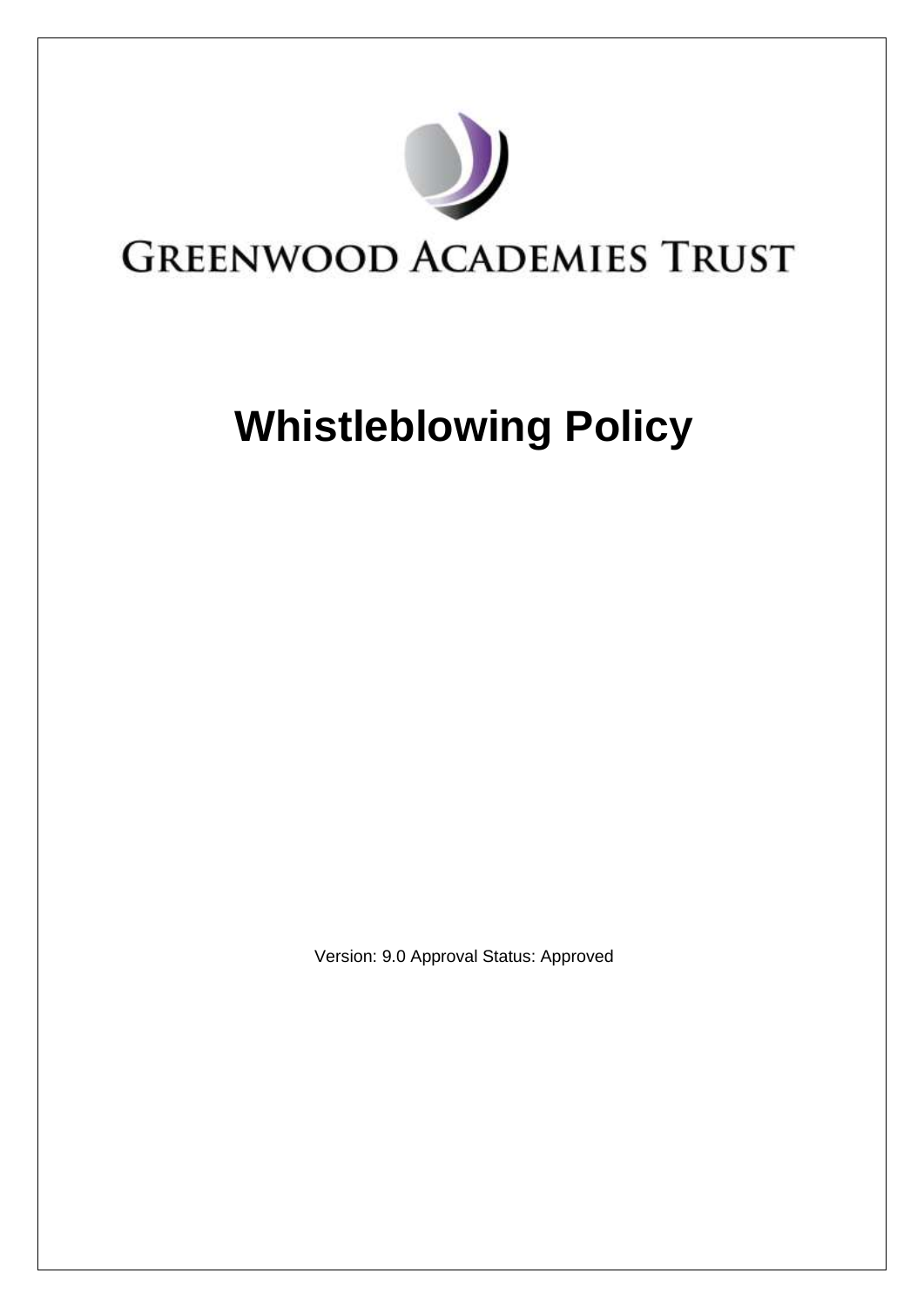### **Table of Contents**

| 1. |  |
|----|--|
| 2. |  |
| 3. |  |
| 4. |  |
| 5. |  |
| 6. |  |
| 7. |  |
| 8. |  |
| 9. |  |
|    |  |
|    |  |
|    |  |
|    |  |
|    |  |
|    |  |
|    |  |

#### **Overview**

The Trust believes that whistle blowing procedures are necessary for promoting a culture of openness and integrity. If employees have a well-founded concern, the whistle blowing procedure will enable all employees to raise these concerns in an appropriate way.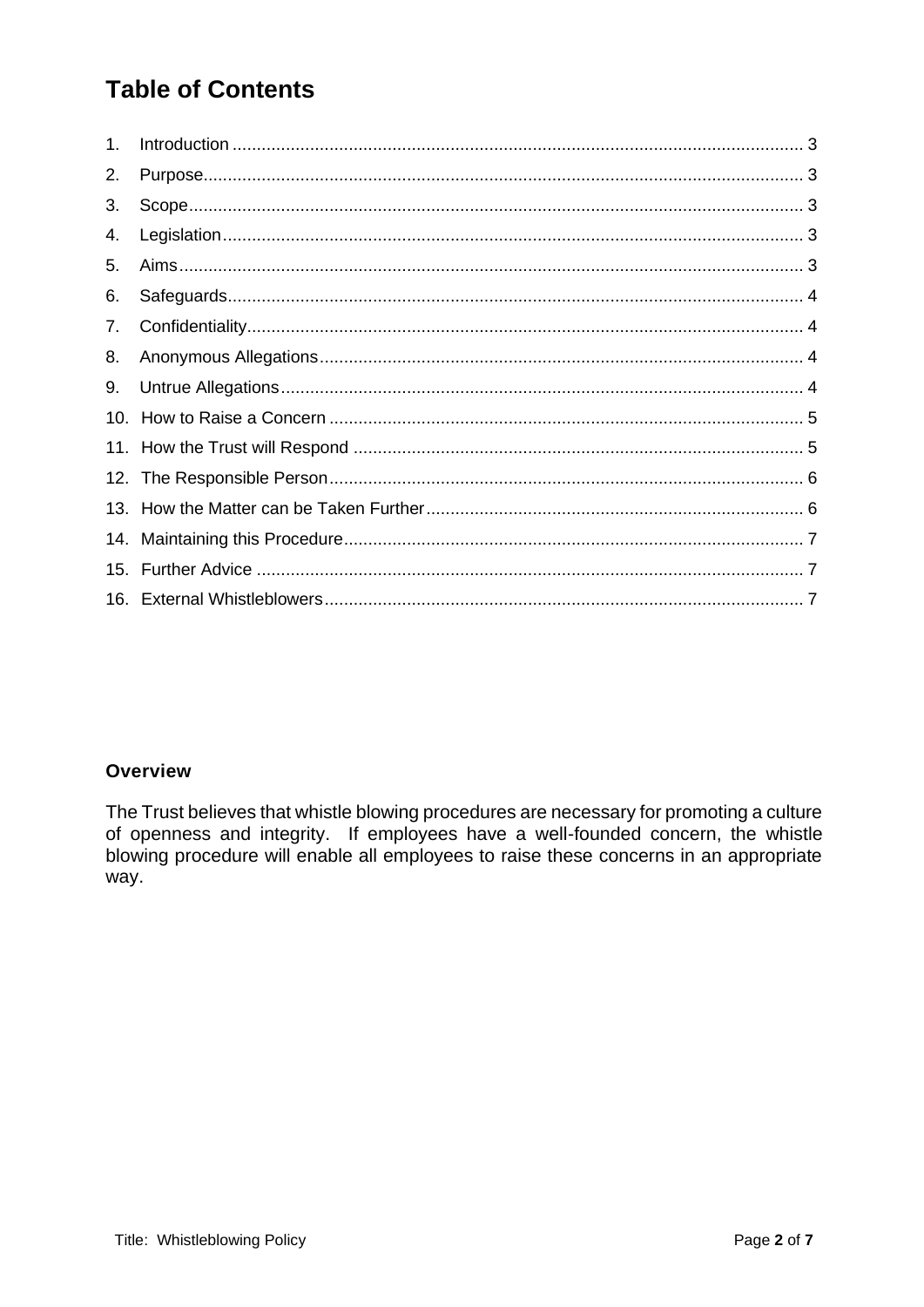#### <span id="page-2-0"></span>**1. Introduction**

Employees are often the first to realise that there may be something seriously wrong within an organisation. However, they may not express their concerns because they feel that speaking up would be disloyal to their colleagues or to the Trust. They may also fear harassment or victimisation. In these circumstances it may be easier to ignore the concern rather than report what may just be a suspicion of malpractice. This policy encourages employees to raise such concerns using the internal mechanisms set out below.

The Trust is committed to the highest possible standards of openness, probity and accountability. In line with that commitment we expect employees, and others who we deal with, who have serious concerns about any aspects of the Trust's work to come forward and voice those concerns. It is recognised that most cases will have to proceed on a confidential basis.

This policy makes it clear that you can do so without fear of victimisation, subsequent discrimination or disadvantage. It is intended to encourage and enable employees to raise serious concerns **within** the Trust rather than overlooking a problem or 'blowing the whistle' outside.

This policy should be used, by employees, to raise serious concerns within the Trust, which are in the public interest where an individual genuinely feels there is evidence of malpractice, impropriety or wrongdoing within the Trust or by others acting on behalf of the Trust. This policy is in addition to the Trust's Complaints Procedures, which should be used by non-employees raising a concern and other statutory reporting procedures applying to some departments. All employees should be made aware of the existence of this Whistleblowing Policy.

#### <span id="page-2-1"></span>**2. Purpose**

The purpose of this document is to remind all employees that they have a duty to raise serious concerns in good faith if they have genuine concerns that the Trust or its staff are guilty of malpractice that threatens the public interest. The intention of this policy is to encourage greater openness in the workplace and to ensure that all matters raised by employees under this policy are investigated appropriately.

It outlines the procedure to be followed by both employees and managers to ensure a consistent approach in line with employment legislation and the Trust's commitment to good employment practice.

#### <span id="page-2-2"></span>**3. Scope**

The policy applies to all employees and those contractors working for the Trust on Academy premises, for example, agency staff, builders and drivers.

#### <span id="page-2-3"></span>**4. Legislation**

The term 'whistle blowing' has been used to describe incidents where an employee publicly discloses some alleged wrongdoing within an organisation. If employees do raise a concern in the public interest, they will be protected from victimisation provided that their concern falls within the detailed criteria specified in the Public Interest Disclosure Act 1998 (PIDA).

#### <span id="page-2-4"></span>**5. Aims**

This Policy aims to:

- encourage employees to feel confident in raising serious concerns and to question and act upon concerns about practice
- provide avenues for employees to raise those concerns and receive feedback on any action taken
- ensure that employees receive a response to their concerns and that they are aware of how to pursue them if they are not satisfied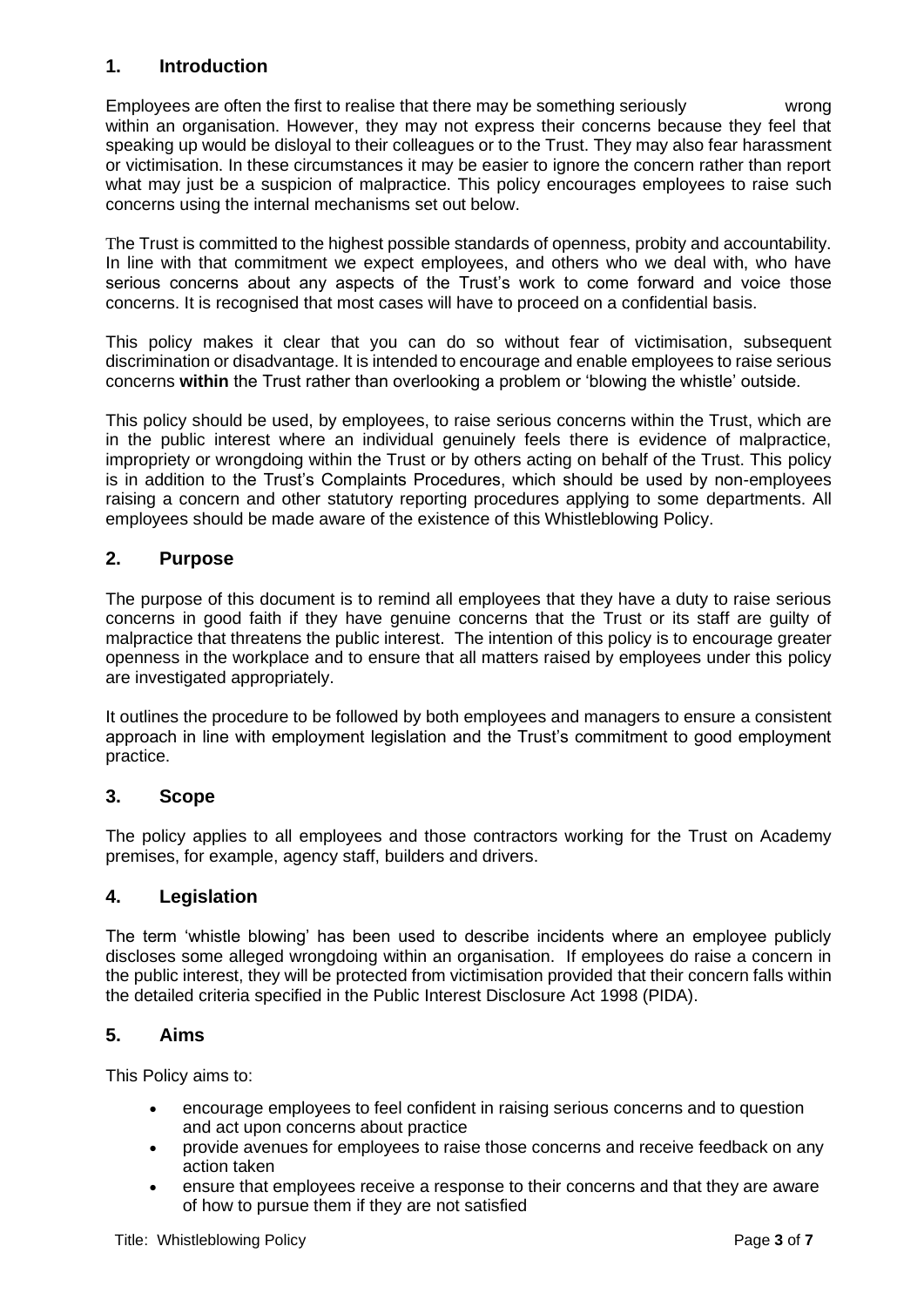• reassure employees that they will be protected from possible reprisals or victimisation if they have a reasonable belief that they have made any disclosure in good faith.

There are existing procedures in place to enable employees to lodge a grievance relating to their own employment. This Policy is intended to cover major concerns that fall outside the scope of other procedures. Disclosures qualifying for protection under the PIDA and this policy are:

- a) that a criminal offence has been committed, is being committed or is likely to be committed;
- b) that a person has failed, is failing or is likely to fail to comply with any legal obligation to which he/she is subject;
- c) that a miscarriage of justice has occurred, is occurring or is likely to occur;
- d) that the health or safety of any individual has been, is being or is likely to be endangered
- e) that the environment has been, is being or is likely to be damaged, or
- f) that information tending to show any matter falling within any one of the preceding paragraphs has been, is being or is likely to be deliberately concealed.

Where other procedures exist they should be considered before making a Whistle Blowing complaint. For example, this policy does **not** replace the Trust's complaints procedure.

#### <span id="page-3-0"></span>**6. Safeguards**

The Trust is committed to good practice and high standards and wants to be supportive of employees.

The Trust recognises that the decision to report a concern can be a difficult one to make. If what the employee is saying is true, they should have nothing to fear because they will be doing their duty to their employer and those for whom they are providing a service.

The Trust will not tolerate any harassment or victimisation (including informal pressures) and will take appropriate action to protect employees who raise a concern in good faith.

Any investigation into allegations of potential malpractice will not influence or be influenced by any procedures (e.g. disciplinary) that already affect the employee.

#### <span id="page-3-1"></span>**7. Confidentiality**

All concerns will be treated in confidence and every effort will be made not to reveal the employees identity if they so wish. At the appropriate time, however, the employee may need to come forward as a witness.

#### <span id="page-3-2"></span>**8. Anonymous Allegations**

This policy encourages employees to put their name to an allegation whenever possible.

Concerns expressed anonymously are much less powerful but will be considered at the discretion of the Trust.

In exercising this discretion the factors to be taken into account would include:

- the seriousness of the issues raised;
- the credibility of the concern; and;
- <span id="page-3-3"></span>• the likelihood of confirming the allegation from attributable sources.

#### **9. Untrue Allegations**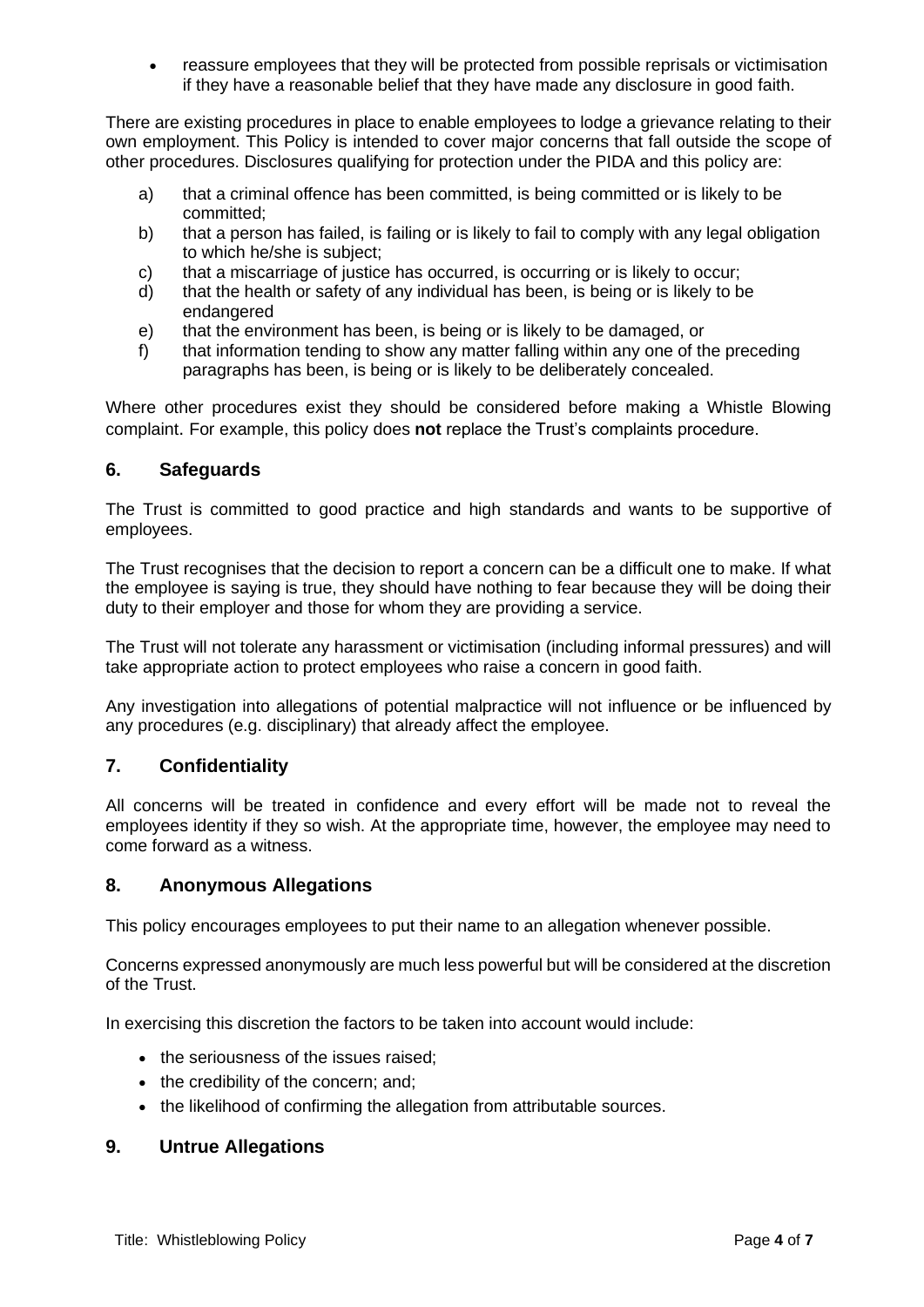If an employee makes an allegation in good faith, but it is not confirmed by the investigation, no action will be taken against them. If, however, an employee makes an allegation frivolously, maliciously or for personal gain, disciplinary action will be taken.

#### <span id="page-4-0"></span>**10. How to Raise a Concern**

As a first step, employees should normally raise concerns with their immediate line manager or their superior. This depends, however, on the seriousness and sensitivity of the issues involved and who is suspected of the malpractice. For example, if the employee believes that management is involved, they should approach the Chief Executive or the Chair of the Trust.

Any concerns relating to the Chief Executive should be raised with the Chair of the Trust and any concerns about the Chair of the Trust should be raised with the Chair of the Audit Committee and vice-versa.

Concerns may be raised verbally or in writing. Employees who wish to make a written report are invited to use the following format:

- the background and history of the concern, providing supporting information and giving relevant dates;
- the reason why they are particularly concerned about the situation.

The earlier employees express their concern the easier it is to take action.

Although employees are not expected to prove beyond doubt the truth of an allegation, they will need to demonstrate to the person contacted that there are reasonable grounds for the concern.

Employees may wish to obtain advice/guidance on how to pursue matters of concern. Advice can be obtained from the Chief Executive, Deputy Chief Executive, Education Director, Chair of the Trust, the People Directorate or a member of the Senior Leadership Team at a particular Academy site.

Employees may wish to consider discussing their concern with a colleague first and employees may find it easier to raise the matter if there are two (or more) employees who have had the same experience or concerns.

Employees may invite their trade union, professional/association representative or a friend to be present during any meetings or interviews in connection with the concerns that have been raised.

Employees need to be aware that their colleagues are bound by the same obligations as they are themselves relating to confidential information. If employees share confidential information with union reps, professional associations or others with a view to using this policy, they will need to be careful that the confidential information is not used inappropriately. PIDA gives protection where information is disclosed in the course of obtaining legal advice. Therefore, when seeking such advice, employees should ensure that in seeking the advice confidential information is not passed to third parties.

#### <span id="page-4-1"></span>**11. How the Trust will Respond**

The Trust will respond to employee concerns. Be aware that testing out concerns is not the same as either accepting or rejecting them.

Where appropriate, the matters raised may:

- be investigated by management, internal assurance or through the disciplinary process
- be referred to the police
- be referred to the external auditor.
- be referred to the Education and Skills Funding Agency or the Department for **Education**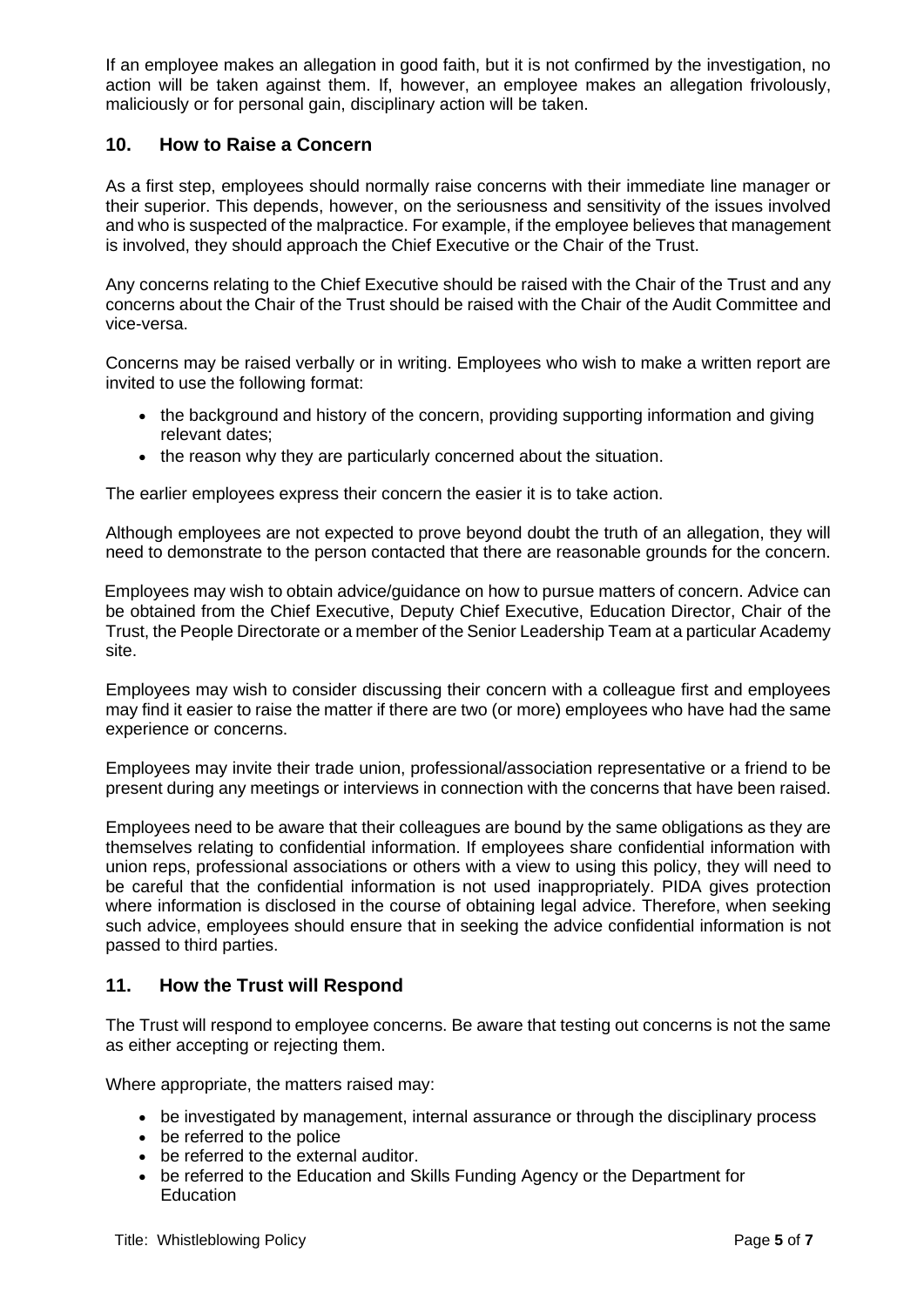• any concern raised about suspected fraud or a financial crime will be dealt with according to the Trust's Anti-Fraud Policy.

In order to protect individuals and those accused of misdeeds or possible malpractice, initial enquiries will be made to decide whether an investigation is appropriate and, if so, what form it should take. The overriding principle which the Trust will have in mind is the public interest. Concerns or allegations which fall within the scope of specific procedures (for example, child protection) will normally be referred for consideration under those procedures.

Any officers who are responsible for operating this policy who may be implicated in any way or have a potential or actual conflict of interest will be excluded from any involvement in the process.

Some concerns may be resolved by agreed action without the need for investigation. If urgent action is required this will be taken before any investigation is conducted.

Within ten (10) working days of a concern being raised, the responsible person (the Chief Executive, Deputy Chief Executive, Education Director, Principal, Chair of the Audit Committee or Chair of the Trust) will write to you:

- acknowledging that the concern has been received
- indicating how the Trust proposes to deal with the matter
- giving an estimate of how long it will take to provide a final response
- informing you whether any initial enquiries have been made
- supplying you with information on staff support mechanisms, and
- informing you on whether further investigations will take place and if not, why not.

The amount of contact between the responsible person considering the issues and the employee will depend on the nature of the matters raised, the potential difficulties involved and the clarity of the information provided. If necessary, the Trust will seek further information from the employee.

Where any meeting is arranged off-site, if the employee so wishes, the employee can be accompanied by a union or professional association representative or a friend.

The Trust will take steps to minimise any difficulties which the employee may experience as a result of raising a concern. For instance, if the employee is required to give evidence in criminal or disciplinary proceedings the Trust will arrange for the employee to receive advice about such proceedings.

The Trust accepts that employees need to be assured that the matter has been properly addressed. Thus, subject to legal constraints, the Trust will inform the employee(s) of the outcome of any investigation.

#### <span id="page-5-0"></span>**12. The Responsible Person**

The Chief Executive, Deputy Chief Executive, Education Director, Principal, Chair of the Trust and Chair of the Audit Committee has overall responsibility for the operation of this policy. The Responsible Person for implementing this policy for a specific whistleblowing allegation will be whichever of the listed Responsible Persons has ultimate line management responsibility for the member of staff with whom the concern has been raised unless that person is the subject of the allegation or is potentially conflicted in which case another responsible person will be identified.

Any allegations in relation to the Chief Executive will be dealt with by the Chair of the Trust and in relation to the Chair of the Trust it would be the Chair of the Audit Committee and vice-versa. The Responsible Person maintains a record of concerns raised and the outcomes (but in a form which does not endanger your confidentiality). A record will also be maintained by the Chief Executive's office.

#### <span id="page-5-1"></span>**13. How the Matter can be Taken Further**